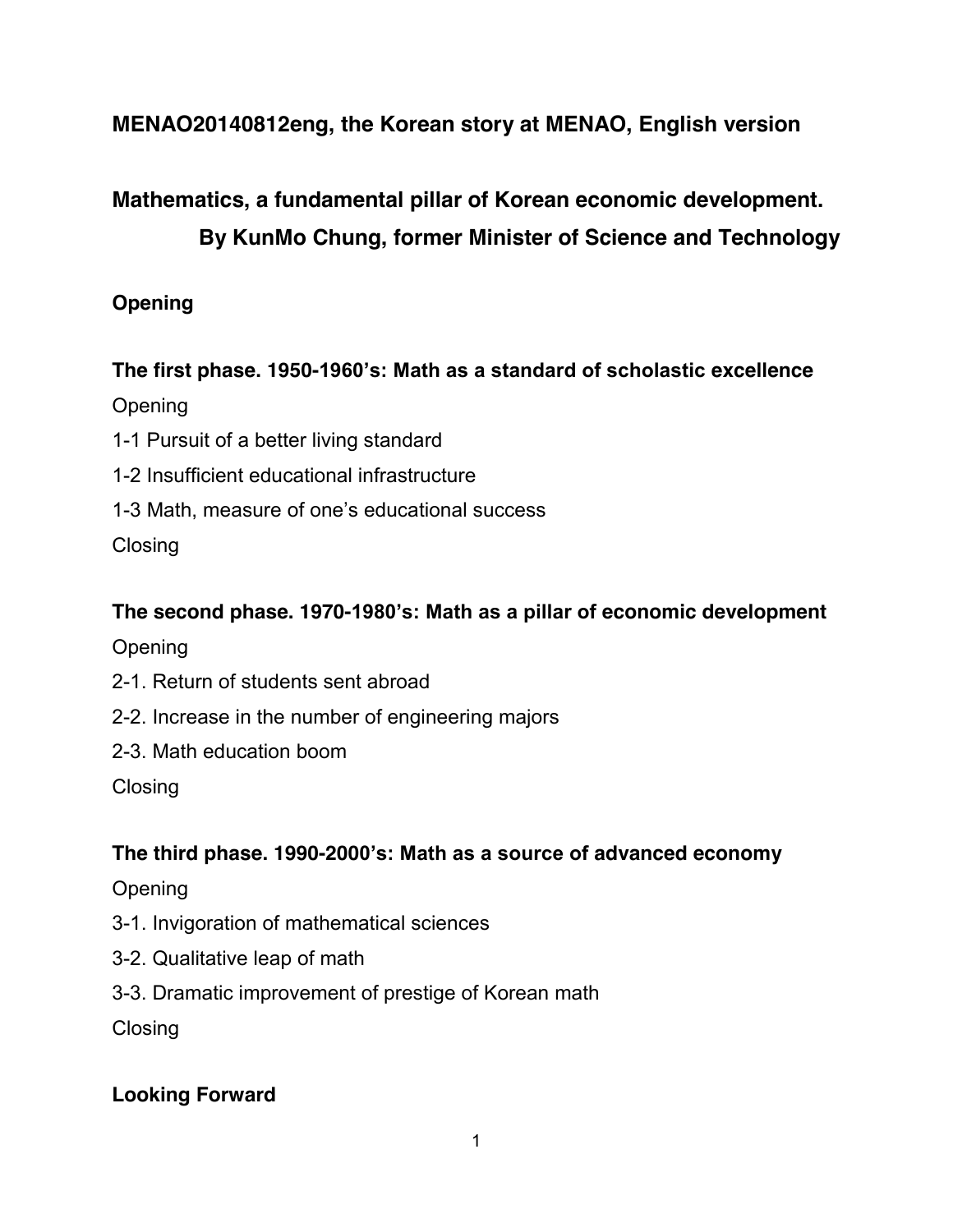### **Opening**

I appreciate the kind introduction. Dear mathematicians from emerging nations, distinguished speakers and honored guests, I sincerely appreciate what you have done as scholars and your visit to Korea, our beloved nation. I warmly welcome all of you.

As many of you have heard of, Korea had been occupied by Japan for 36 years early last century and became an independent state after the Second World War by the resolution of the United Nations. However, the Korean War broke out shortly after our independence and left the entire Korea destroyed by the War. Statistically, in terms of GDP per capita, Korea was one of the poorest nations in the world in 1950's. After 60 years from then, South Korea has transformed into a completely new nation. If you had visited Korea half century ago, you should have noticed the remarkable transformation of our country during the past six decades.

In 2012, Korea became the 7th member of 20-50 club which is an unofficial list of countries of GDP per capita over \$20,000 and the population over 50 millions. Consequently the Republic of Korea became the 10th largest economy in the world.

At the same time, Korea had rapidly achieved democratization politically and led a cultural upstart called "Han-ryu" which means Korean culture wave. Korea is emerging as a culture export nation from a culture import nation. Our singer/rapper Mr. Psy's "Gangnam style" had over 2 billion viewers and wrote a new history in YouTube. This very place where we are hosting this year's ICM is the Gangnam of Gangnam Style. Such Korean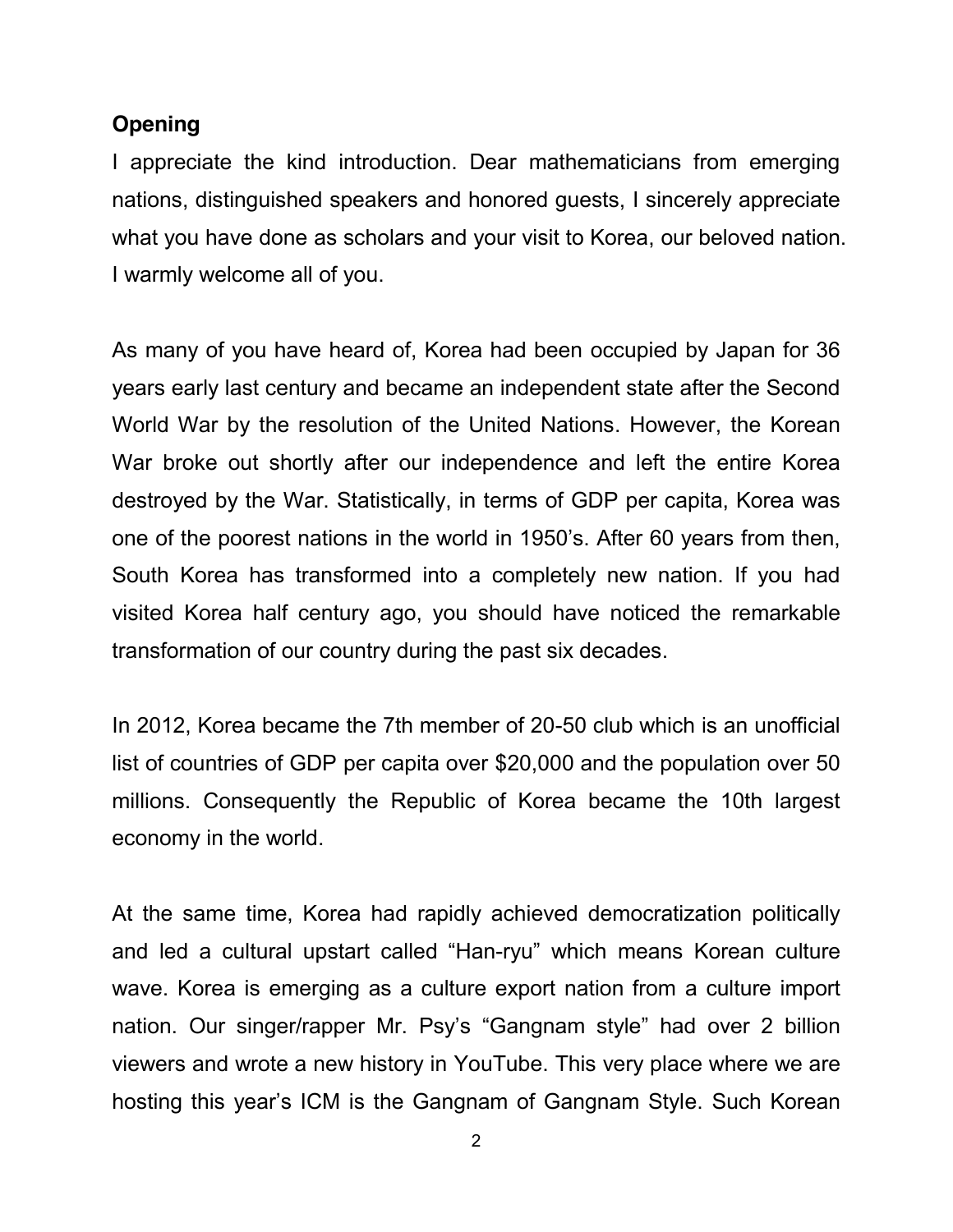economic development, political transformation and cultural revolution were only made possible by the visions of our national leaders, bold challenges of our corporations, our emerging academia and perspiration of Korean people.

However there is an unknown story behind our nation's success. It is, as the title of this presentation goes, mathematics that had been a fundamental pillar of Korean nation-building through education, science and technology. I am an engineer and scientist but I believe that engineering, science and economics and many other fields have mathematics as their fundamental bases. As I prepared this presentation, I found a unique theme provided the basis of our nation-building during the past sixty years. That theme was our faith in Education, Science and Technology. The pillar of this faith has been the role and value-generation of mathematics

Let me now share our experience with you.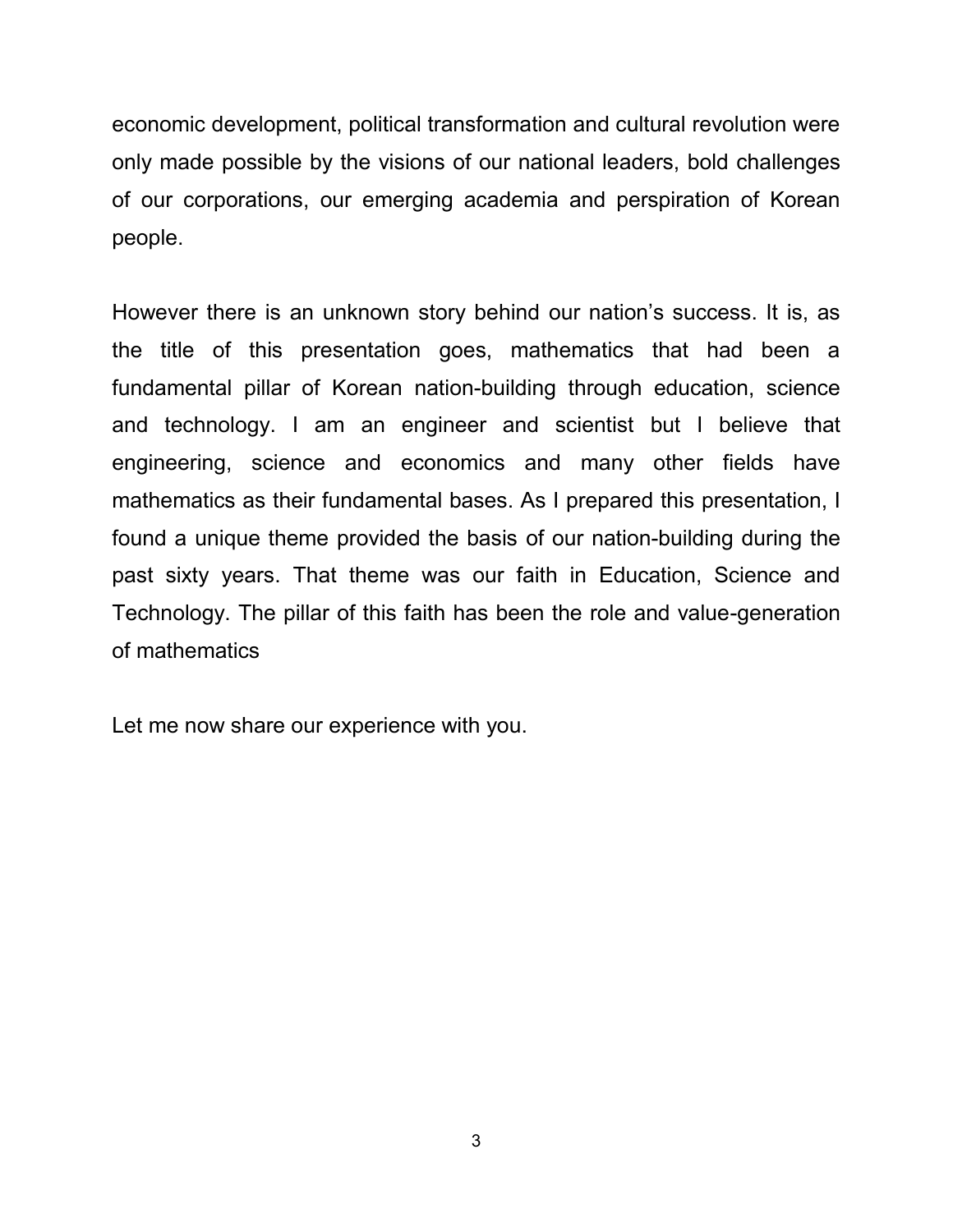**The first phase. 1950-1960's: Math as a standard of scholastic excellence.**

## **Opening**

Until 1950's, Korea was a typical agricultural country. Since the Korean War swept the country and devastated its land, GNP per capita of the country was only \$76. What was the Korea's response to overcome this seemingly bleak challenge "Let's make Korea a modern nation!".

## **1-1 Pursuit of a better living standard**

Most Koreans who experienced poverty for long had been put into more severe conditions due to the tragic Korean War. On the other hand, awakened from suffering, Koreans ignited their hearts with the idea of "Let's pursue a better living standard." The desperate slogan "Let's pursue a better living standard" motivated the entire South Korea population. Initially through "diligence."

There is a research on the number of strides per minute in that time. Americans walked 25 strides, British walked 29 strides and Japanese walked 35 strides while Koreans walked 56 strides. The mere word "walk" is not adequate to describe Koreans' life styles. The life styles were rather close to "running." This exemplifies how hard Koreans worked. "Diligence" is still our number one virtue. "빨리빨리" is a phrase refered to Koreans.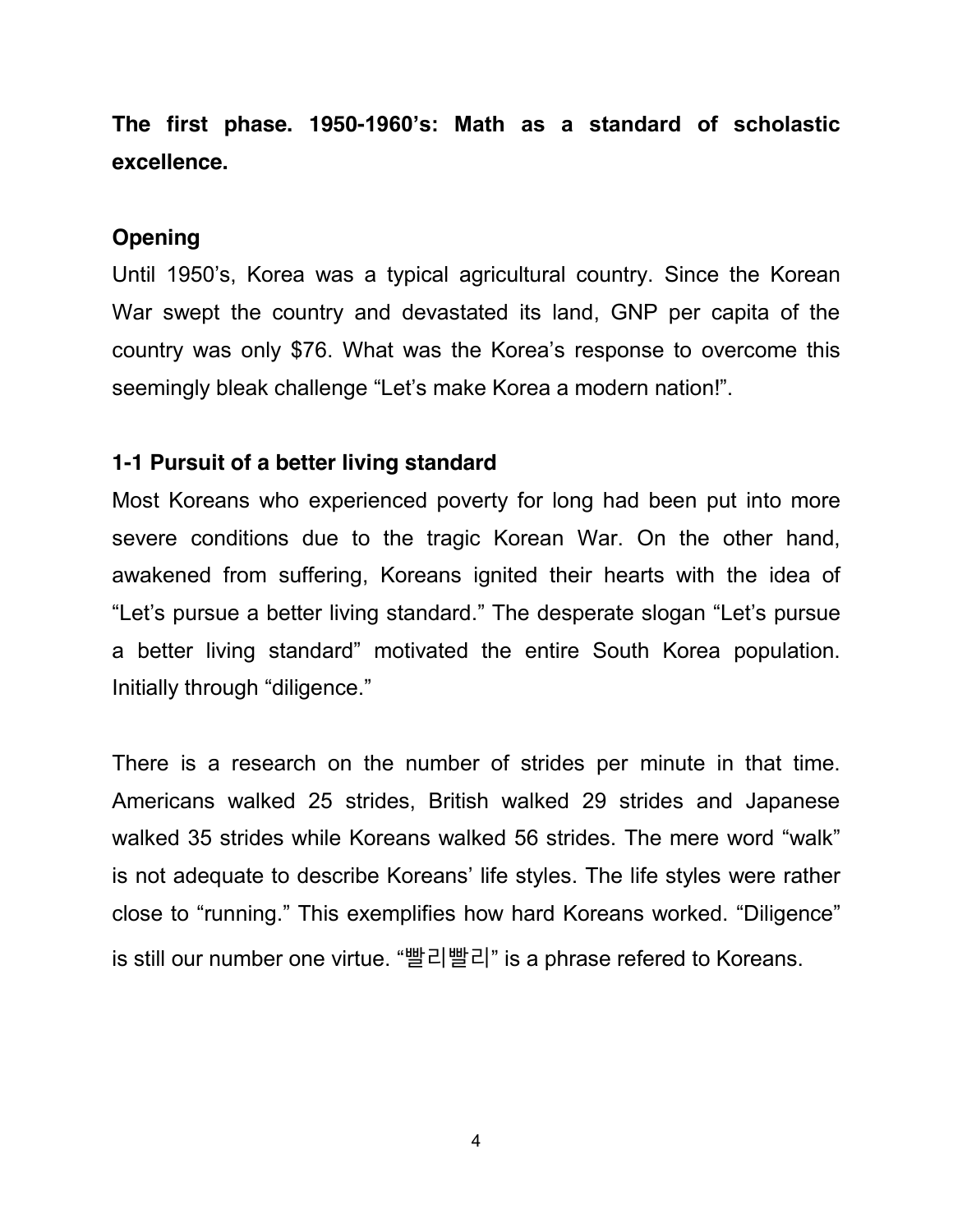## **1-2 Insufficient educational infrastructures**

In order to bounce back from the rock bottom, proper education was desperately needed but Korea was in severe lack of school infrastructures, trained teachers and textbooks. Then the Minister of Education, Doctor NakJun Baek, sought for aid while he was visiting America. He invested all \$100,000 which he managed to raise from UNESCO into printing facilities to produce textbooks. From the harsh studying environments, some students had to study under tents for years. I myself spent my middle and high school years in tent class rooms. However, we studied mathematics to prove our scholastic aptitude and excellence. There were many mathematical contests. And academic advancement, mathematical skills and capabilities were the measure of recognition.

The circumstance was not better in colleges and universities. It was hard to find qualified professors and there were no laboratories. The only way to obtain a graduate degree was to study abroad and only a very few people could afford studying abroad. Because of the lack of foreign-exchange reserves in Korea, each student could leave the country with only \$100. Being financially challenged, Korean students had to fight in two facets: they had to study during day and they had to struggle to support themselves by working at night. Until 1960, there were less than 60 people who had received their doctoral degrees from foreign institutes.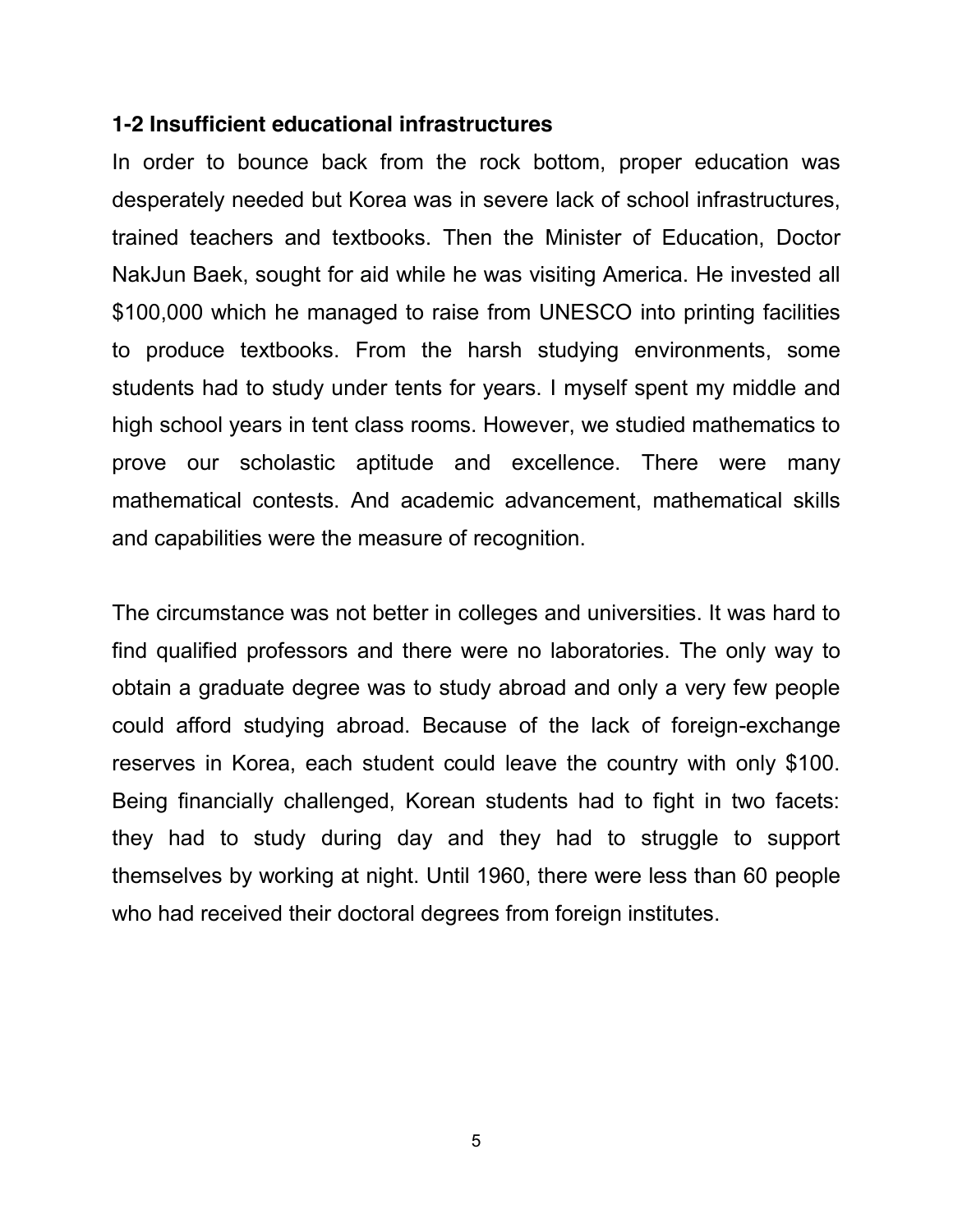### **1-3 Math, measure of one's educational success.**

Hendrick Hamel introduced Korea to Europe through his book "The Journey of Hendrick Hamel" in late 17th century. In this book, he wrote "Korean children are always reading books day and night. It is such a wonder that the children understand books remarkably well." Another story came from the book "Le tour du monde" written by a French naval officer Jean Henri Zuber in late 19th century. In this book, he said "It is admirable that books are present in every single household including poor ones. This also hurts our pride." It was Korea's tradition of stressing scholarship and this enabled Korea to flourish rapidly from a devastated nation.

In 1960's, there were increasing number of people who sold their lands and cows which were major resource of farming in order to pay tuitions of their children for higher education. These people devoted their whole lives on education to make their children have better life than their own. There was nothing stronger than the conviction of making their children successful through education. Again, mathematics has been at the center of education.

From elementary school, Koreans are trained to develop mental arithmetic skills and abacus calculation. This provided basic knowledge of math to the many Koreans. Even before the launch of International Mathematical Olympiad, Korea had national math competitions for elementary and middle school students in 1950's. In the 3rd grade one of exam problems in math, I recall, was to prove Pythagoras's theorem. This gives a good idea of the level of math education in Korea back then. In middle schools most honor students joined the math clubs.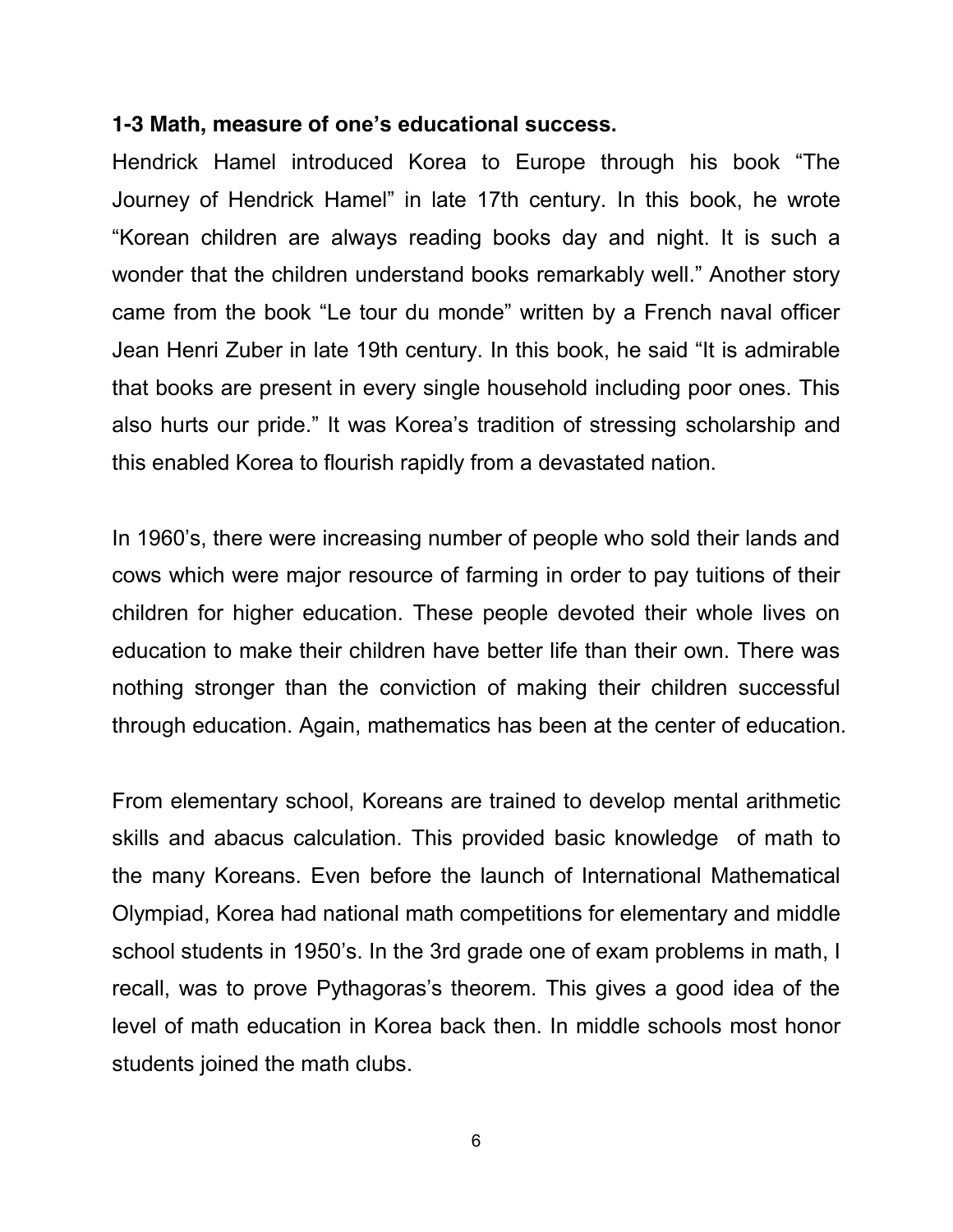It was imperative to have good math scores in order to enter prestigious schools. Math differentiated the students and hence students had spent more time on math.

# **Closing**

The vision of making Korea a modern nation and the importance of education were closely linked. Education and training math skills was recognized as the nucleus of academic excellence and scholastic aptitude.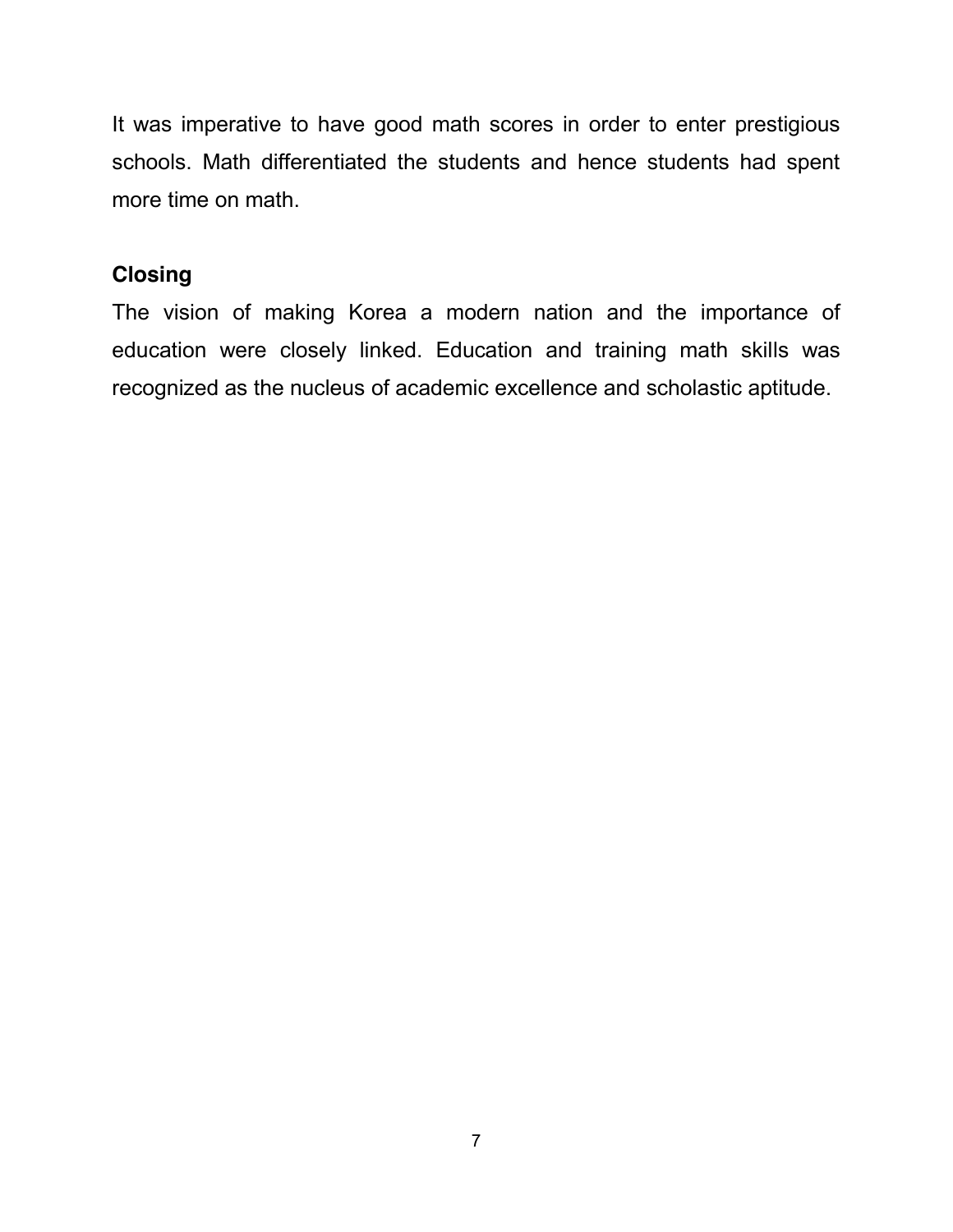# **The second phase. 1970-1980's: Math as a pillar of economic development**

# **Opening**

From 1970's, manufacturing companies of automobiles, shipbuilding, steels and electronics began to emerge. Oil shock accelerated Korean companies to expand overseas during construction boom. From 1980's, the Korean government pushed Korean industrialization. Particularly, Korean policy makers saw the need of highly trained human resources in order to push export-oriented industrialization. They also recognized the importance of R&D work and indeginous capability, which calls for a higer level of mathematics.

## **2-1. Return of students sent abroad**

Luckily, I could play an important role in that era. In the late 1960's, Dr. John A. Hanna, then the president of Michigan State University became the chief of USAID after Nixon was elected as the president of the United States. Hanna accepted my proposal to build an Advanced Institute for Science and Technology to raise human resources in science and engineering. I had to overcome several difficulties but finally could have built KAIST(Korea Advanced Institute of Science and Technology) in 1971 which was modeled after MIT and was to be an internationally competitive S&T graduate school.

According to the survey by the Embassy of the Republic of Korea in the United States, there were 260 Korean professors in America. About half of them were engaged in natural sciences and engineering. I had toured the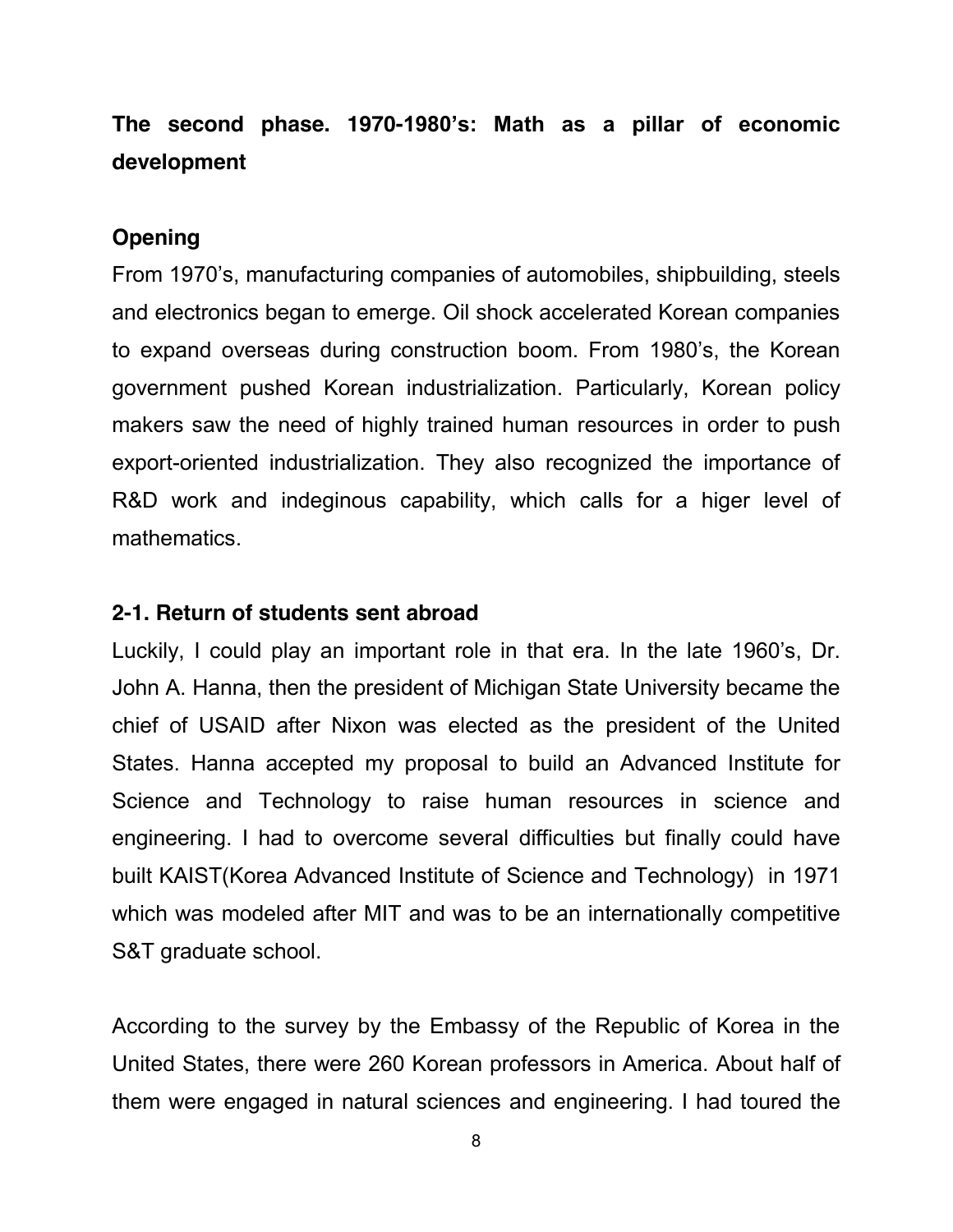whole America to recruit faculty members of the new institution for 6 months. I invited 50 professors whose specialties were applied sciences and engineering as the first professors of KAIST. I thought it was necessary to focus on applied fields to achieve economic results in short time. Also companies recruited those who were studying abroad in graduate schools. As the atmosphere was ready for expatriates to contribute to the country, those who had received advanced education abroad came back like salmon run.

On the other hand, as the government regulation on studying abroad became relaxed, there was a rush of students who intended to study abroad. This enabled the education for future mathematicians, scientists, engineers and economists who contributed to economic development of Korea after 1990's. When they came back to Korea, they provided high quality education to next generation of students or developed industry. Through global networking, international research was fostered too. Thus these expatriates provided a fundamental pillar of development of math and IT industry of Korea.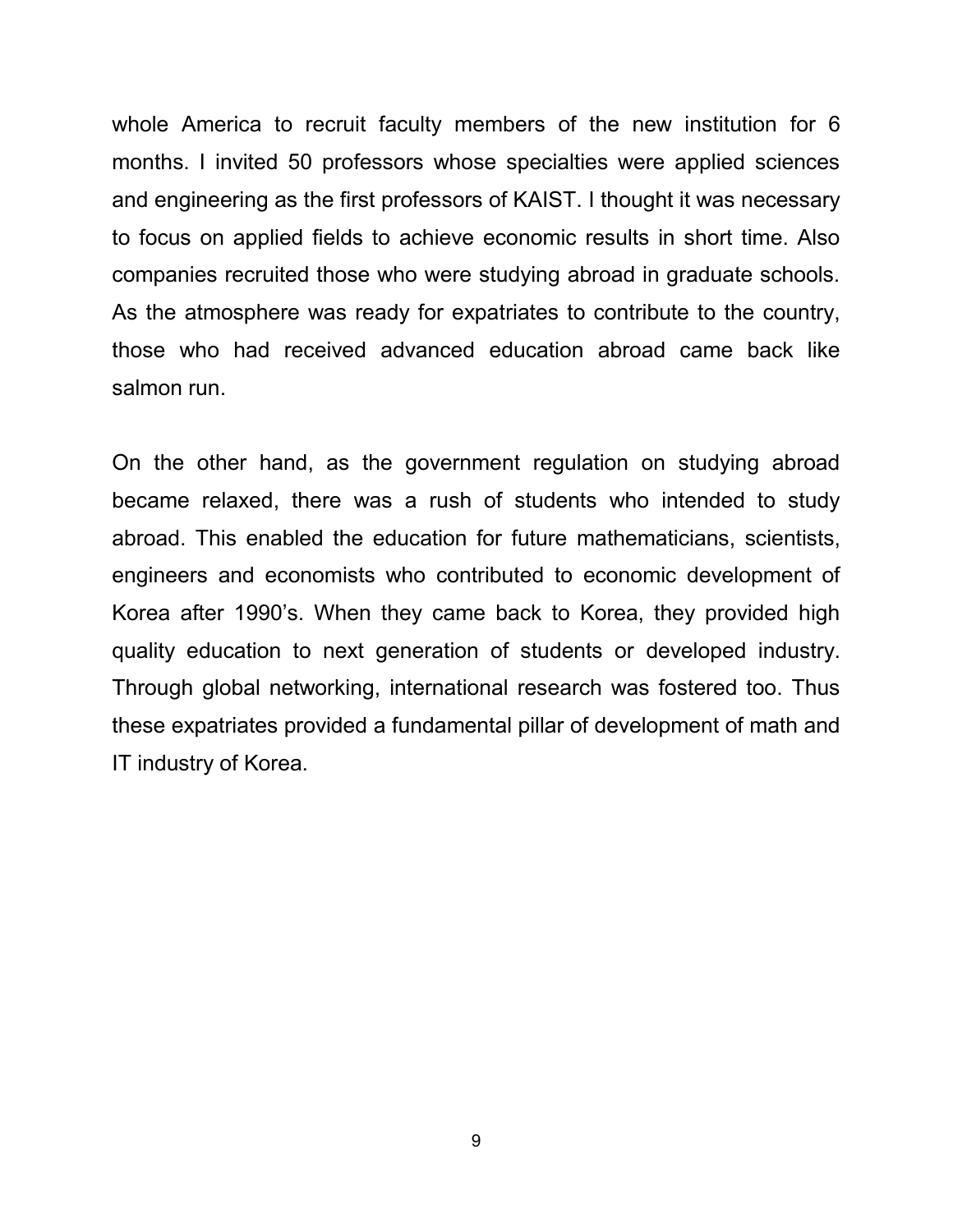## **2-2. Increase in the number of engineering majors**

Asked of a question "How come Korea produces world's finest semiconductors while people there do not publish much research papers on the subject?" from a German scientist, Professor SeokGi Min of Kyunghee University answered that "There are numerous young engineers in Korea who have received advanced education and are working in production line and in research."

As satisfying the basic needs was the most urgent issue of the time, engineering was the most popular major because it promises high rate of employment after education. Naturally, increasing number of students went to universities to study science and technology.

From the mid 1980's, the ratio of engineering doctoral degrees has risen significantly.

It is observed that the ratio of engineering graduates after 2000's is very high in Korea compared to those of other countries. As there were more students in engineering, it became easier to find necessary people for each science-technology discipline.

Also, among the PhD holders, the ratio of Science-technology PhD holders had increased and this trend became evident mid 1980's.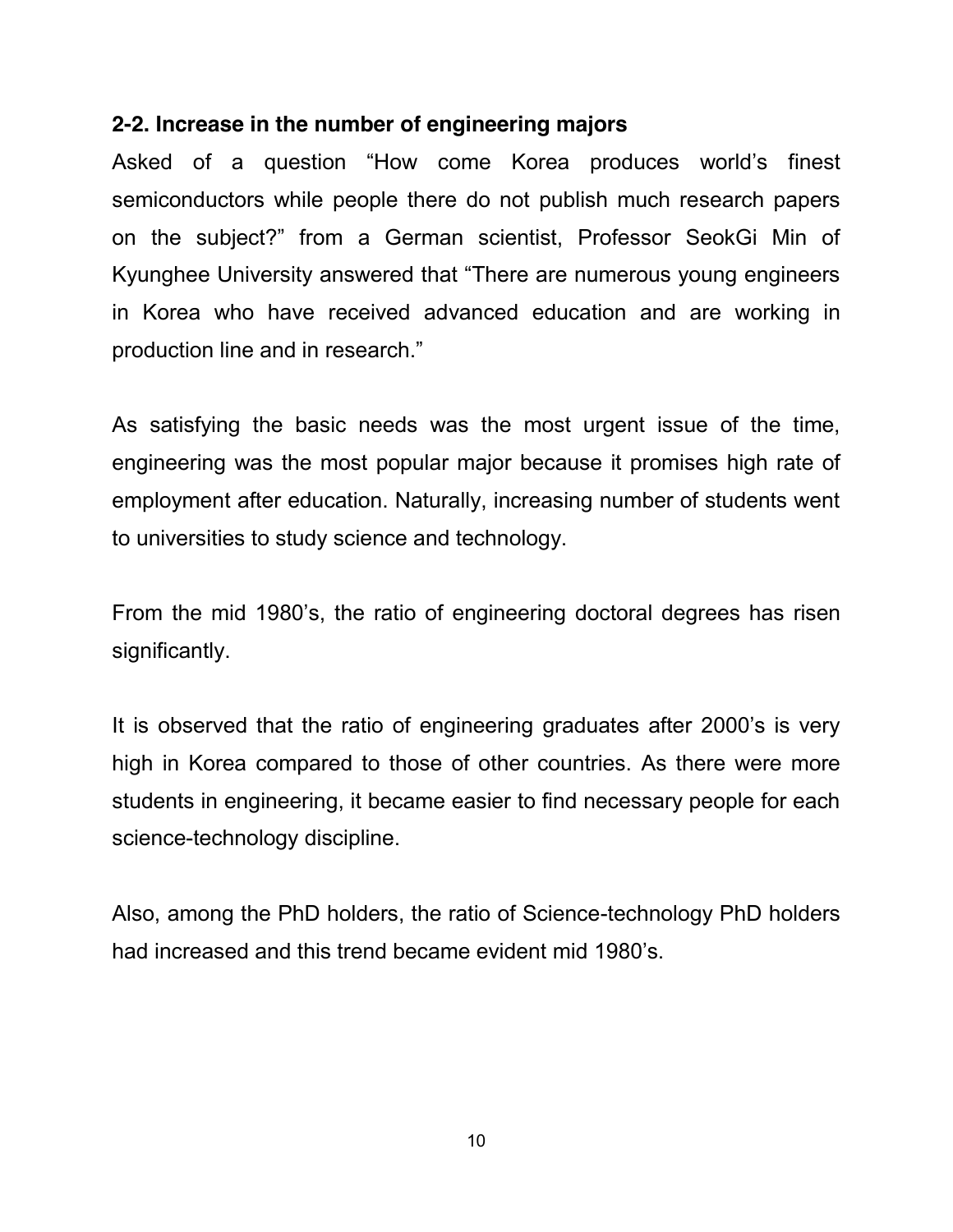#### **2-3. Math education boom**

Those who did well in math had entered engineering schools and it was necessary to have good math background to attend good universities. There is an exceptional record that illustrates how much Korean students have focused on math. Since 1950's the Bible is surely the best seller in Korea. The next is a math book for high school students. This book had been sold more than 40 million copies. Nearly every high school student studied with this book. This shows how much math education was important in Korea.

However math education in universities had a different picture from that in high school. In 1970's almost every university had math department but there were not enough professors who could teach and direct students to do research well because there were not enough PhD holders in Korea. Moreover it was also difficult to buy original textbooks. According to the chair-professor Dong-Pyo Ji of UNIST(Ulsan National Institute of Science and Technology), students had hard time in obtaining original textbooks when he started his professorship in Seoul National University after his study in America. His students copied the books that he brought from America when he came back to Korea. This shows how hard it was to have appropriate materials for advanced math back then in Korea. Consequently, it was hard to keep up with cutting edge development in mathematics abroad and there was merely no interaction with foreign universities, institutes and conferences.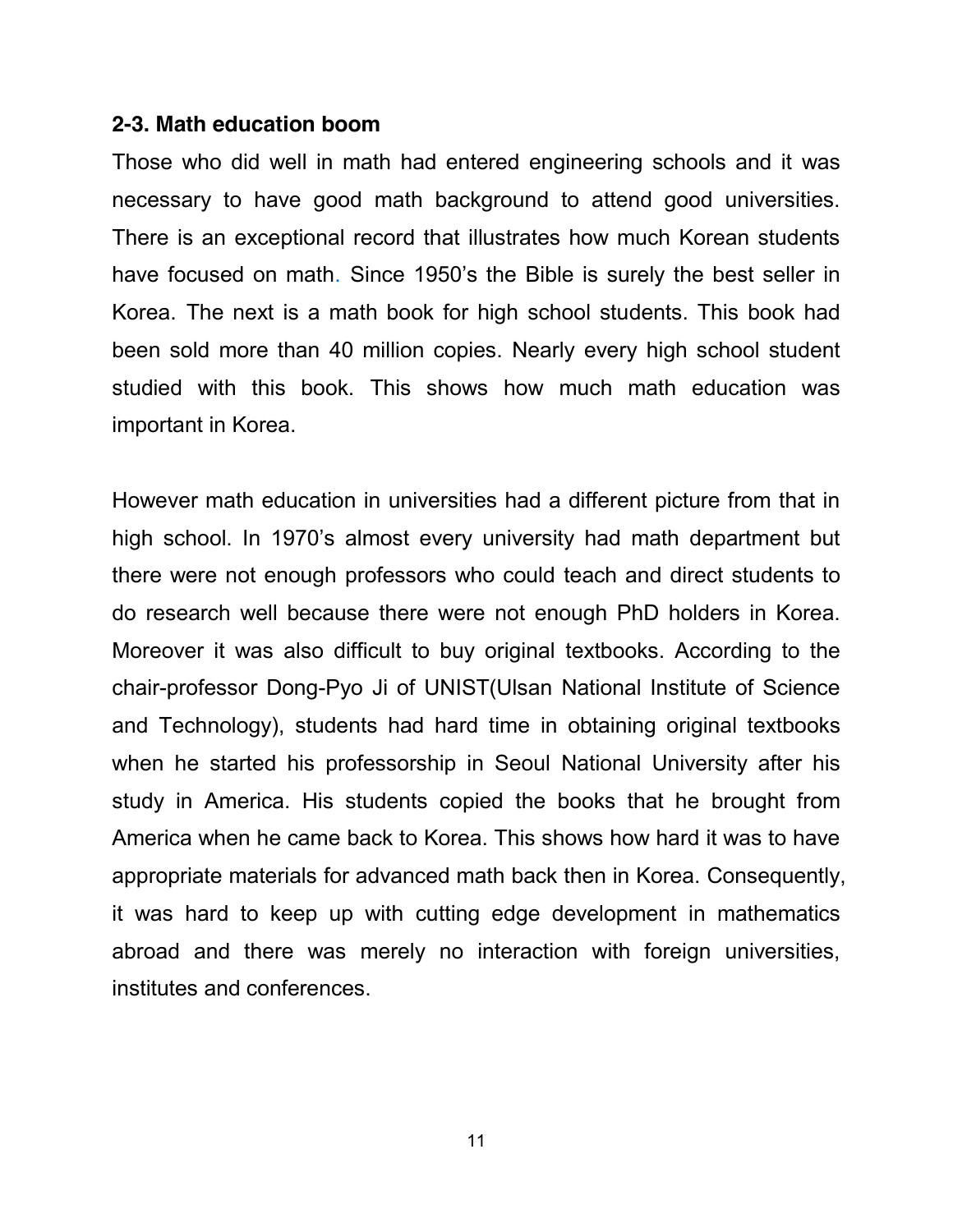# **Closing**

Developing semiconductor and CD technology during 1980's and later also IT industry was only possible through the workers and engineers who had actively applied their math skills in the work place. When Korean industry needed cryptographers and digital security experts, Korean mathematicians had nurtured those experts**.** In other words, math had laid a fundamental pillar of growth of Korea.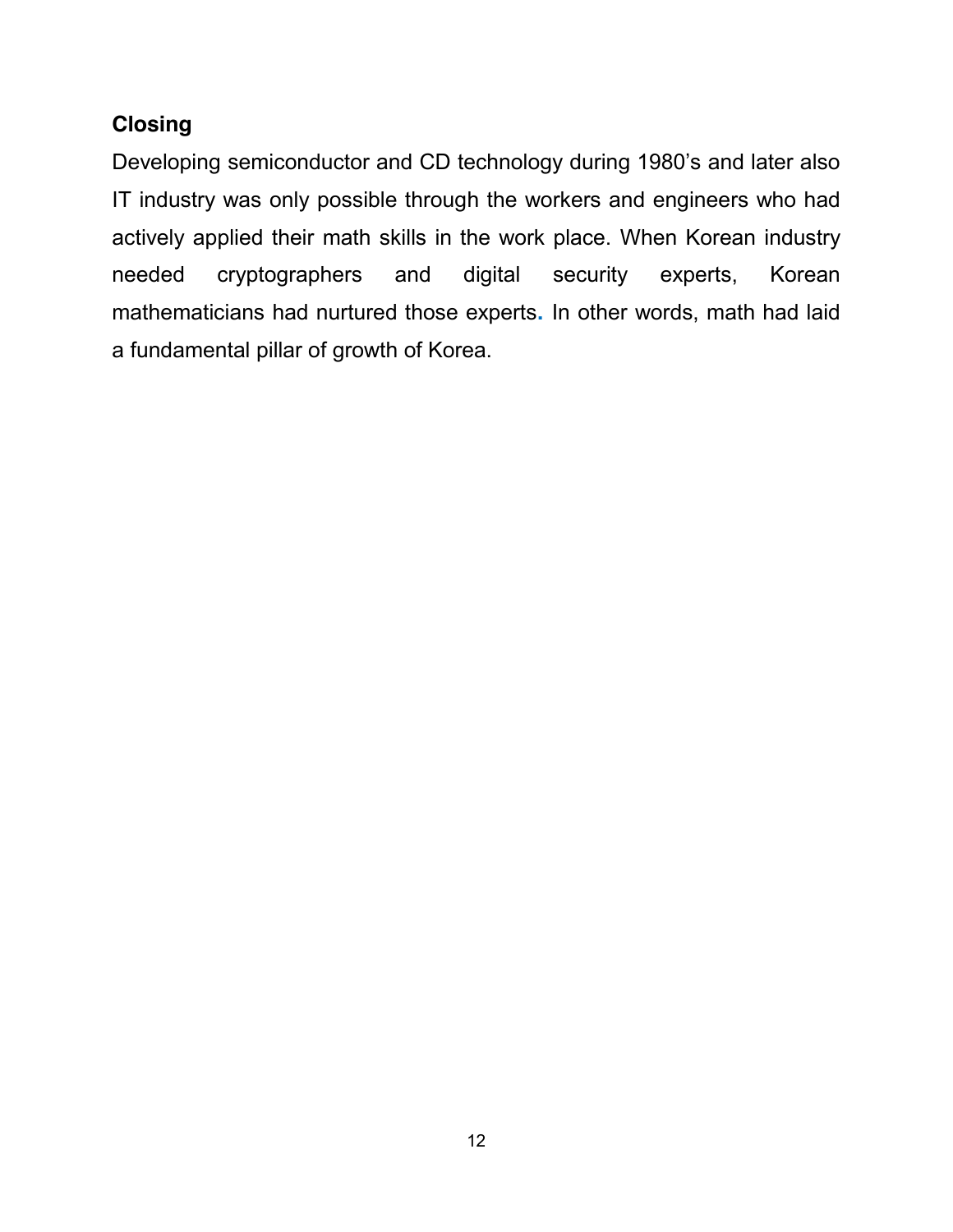**The third phase. 1990-2000's: Math as the source of advanced economy**

# **Opening**

People came to realize that even though following developed nation's technology was successful in economic development for late starters like Korea in the past, it is impossible to go forward without inventing new technology by themselves. From these needs, the Korean government set a new strategy to promote basic sciences. I was fortunate to serve the nation twice as Minister of Science and Technology in 1990s.

With the industrial and economic growth, the government and corporations had increased their investment in R&D with increasing industrial research and cooperation between academia and industry, the government could enhance the basic science research. R&D investment of Korea grew to be 4.36% of GDP in 2012 which is a very significant figure compared to those of other countries.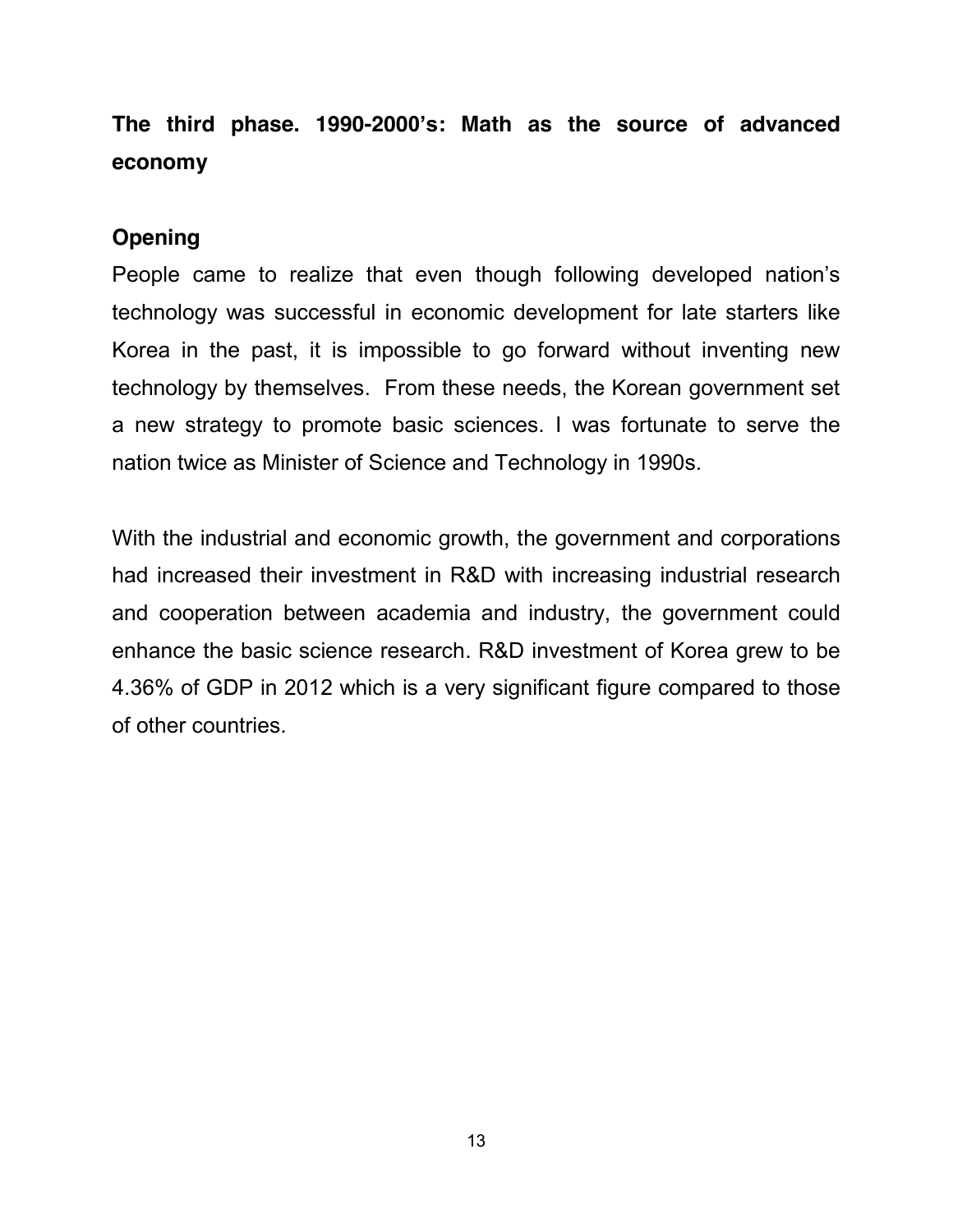### **3-1. Invigoration of mathematical sciences**

In 1980's, NRF(National Research Foundation of Korea) promoted funding on SRC (Science Research Centers) under the program of Center of Excellency. Instead of conventional funding of investing on individual researchers, this project invests about a million dollars per year for each research center of more than 20 excellent researchers in a selected basic science field. Korea has funded more than 100 SRC projects. Through this funding, the number of published papers has increased tremendously and so has the number of advanced scientists.

Math community has benefited from this project. Starting from Topology and Geometry Research Center at KyungBook national university in 1990, several math SRCs have been established and have advanced math research in Korea: Global Analysis Research Center at Seoul National University in 1991, Algebraic Structure and its Applications Research Center at KAIST in 2007, PDE and Functional Analysis Research Center at SNU in 2009 and Geometry and its Applications Research Center at POSTECH in 2011. These SRCs have advanced math research in Korea tremendously.

Established in 1996, KIAS(Korea Institute for Advanced Science) has been taking a leading role in pure mathathematics, theoretical physics and computational sciences. Established in 2005, NIMS(National Institute for Mathematical Sciences) is actively conducting mathematical researches with international activities. Also there have been many establishments of math research institutes in universities, and the increasing government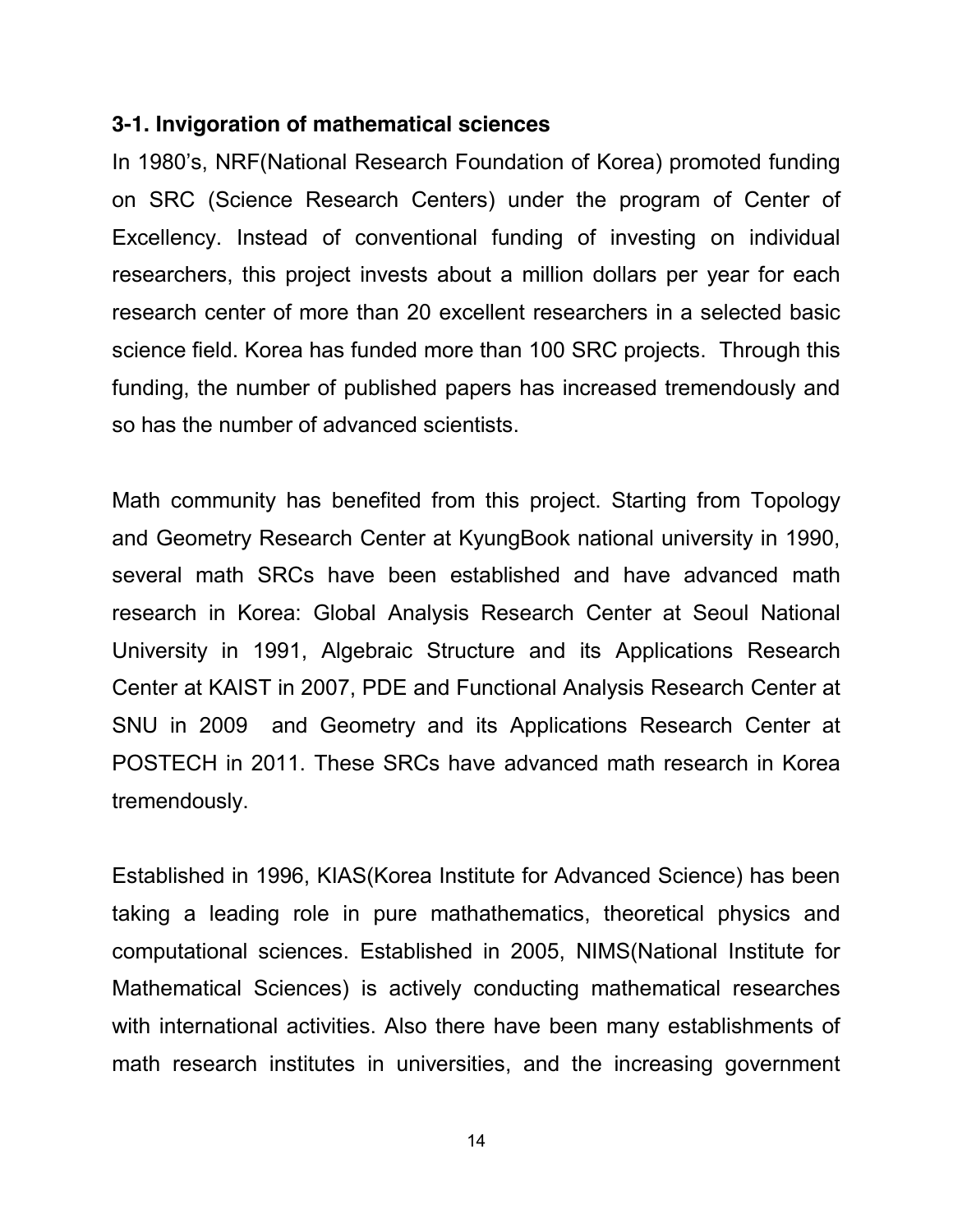fund for nurturing advanced human resources through Brain Korea 21 project have propelled advancement of mathematical research.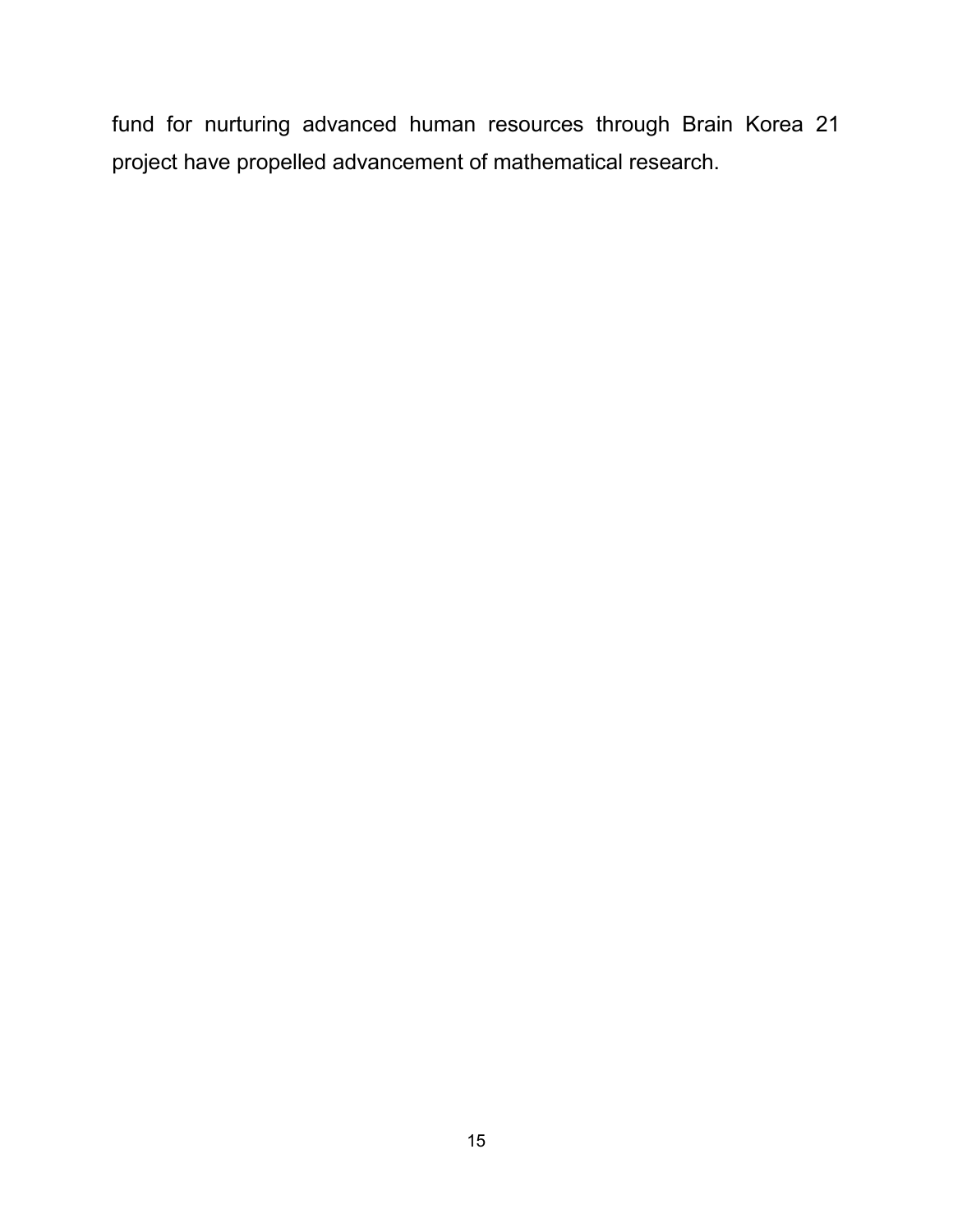## **3-2. Qualitative leap of math**

According to PISA(Program for International Student Assessment) which measures scholastic aptitude of students in each nation, 31% of Korean students ranked in Level 5 and above in math whereas the average of those of OECD countries was 13% in 2012. Korea belonged to the highest category in this assessment. This reflects enhancement of math education in Korea.

In the mean time, Korea has devoted its effort to raise talented students in math and science through establishment of science high schools and education center for talented students in universities. These efforts are observed in the record of Korean IMO results. Participating in IMO for the first time in 1988, Korea was ranked in the 22nd place in the year and it has been ranked in top tier recently. Hosting IMO in 2000, Korea emphasized the importance, developments and roles of mathematics to general public and through these efforts, it raised its national awareness to the subject.

Continuing this trend, many talented students are coming to math departments. Recently in top schools, math majors compete medicine majors for the top tier in science-technology fields. Among the 600 entering class of KAIST in 1994, only 2% chose math as their major. This ratio constantly increased to 10% in 2005 and 13% in 2010. Through the high popularity and keen competition, a PhD in math obtained in Korea also has its competitive edge recently compared to those obtained from other internationally prestigious institutions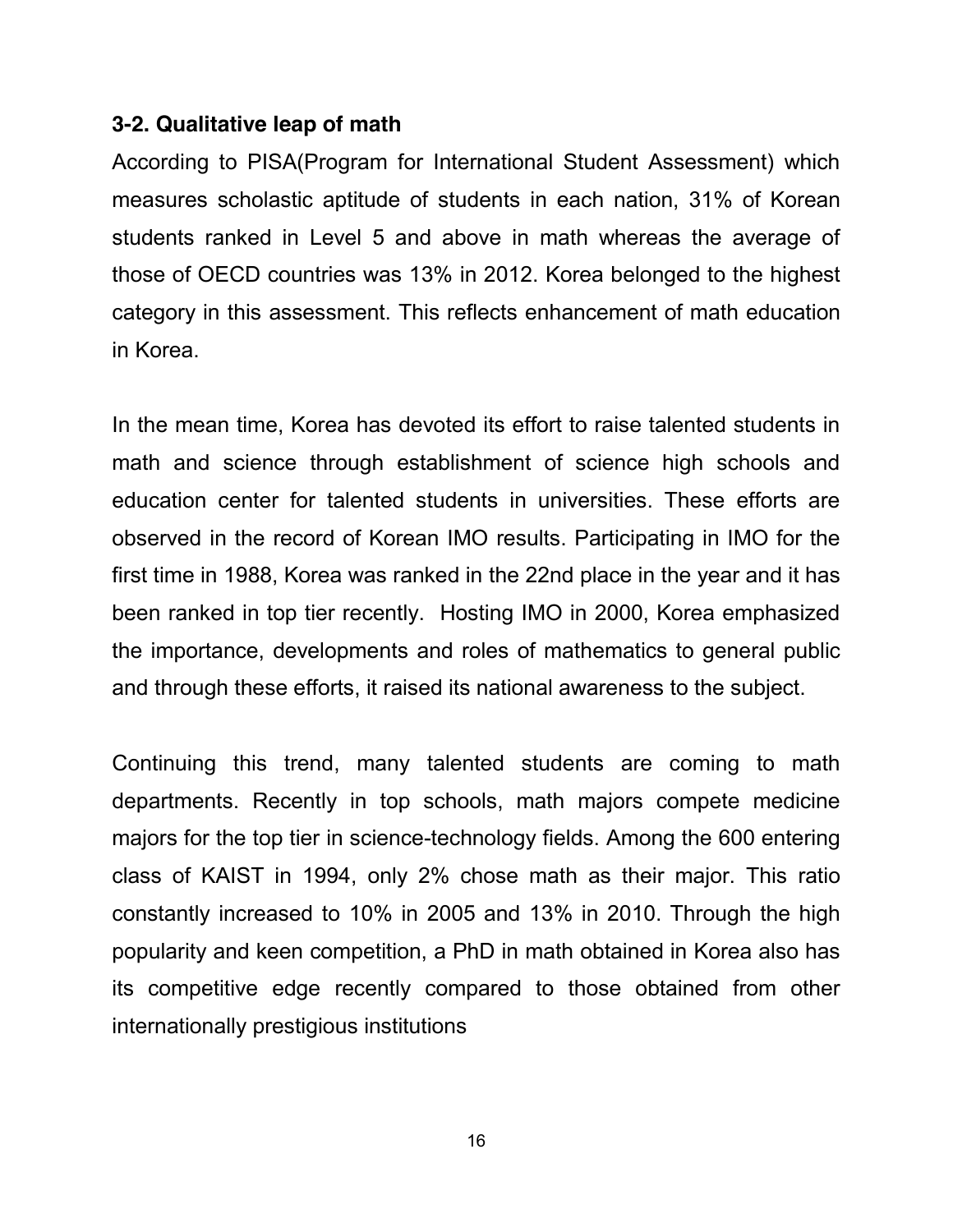## **3-3. Dramatic improvement of prestige of Korean math**

Korea, as a late joining member of IMU, had been in Group 1 for 10 years from 1981 and then it was promoted to Group 2 in 1993. After that it steadily published remarkable results that drew attention from international math community. In 2000's, there was an epoch-making increase in the number of math papers in Korea and the number of SCIE publication has increased enormously too.

Being recognized with these developments, Korea has been promoted from Group 2 to Group 4 at once in 2007. This is unprecedented in the history of IMU. Due to these results, international math community started to view Korean math differently and there are increasing number of non-math professors and specialists in Korea who recognize the importance of math. Even though I am not a mathematician, I am proud of such development of Korean math.

### **Closing**

According to the report "Measuring the economics benefits of mathematical science research in 2010" published by British math society in 2012, approximately 10% of whole Britain's job is related to math and math contributed 16% of added values in its economy. If we extend this to all jobs in Britain then 45% of added values are related to mathematical research directly or indirectly.

On the other hand, the survey on the "best occupation" presented by CareerCast this April draws our attention. On the basis of working environment, income and amount of stress, mathematician was ranked as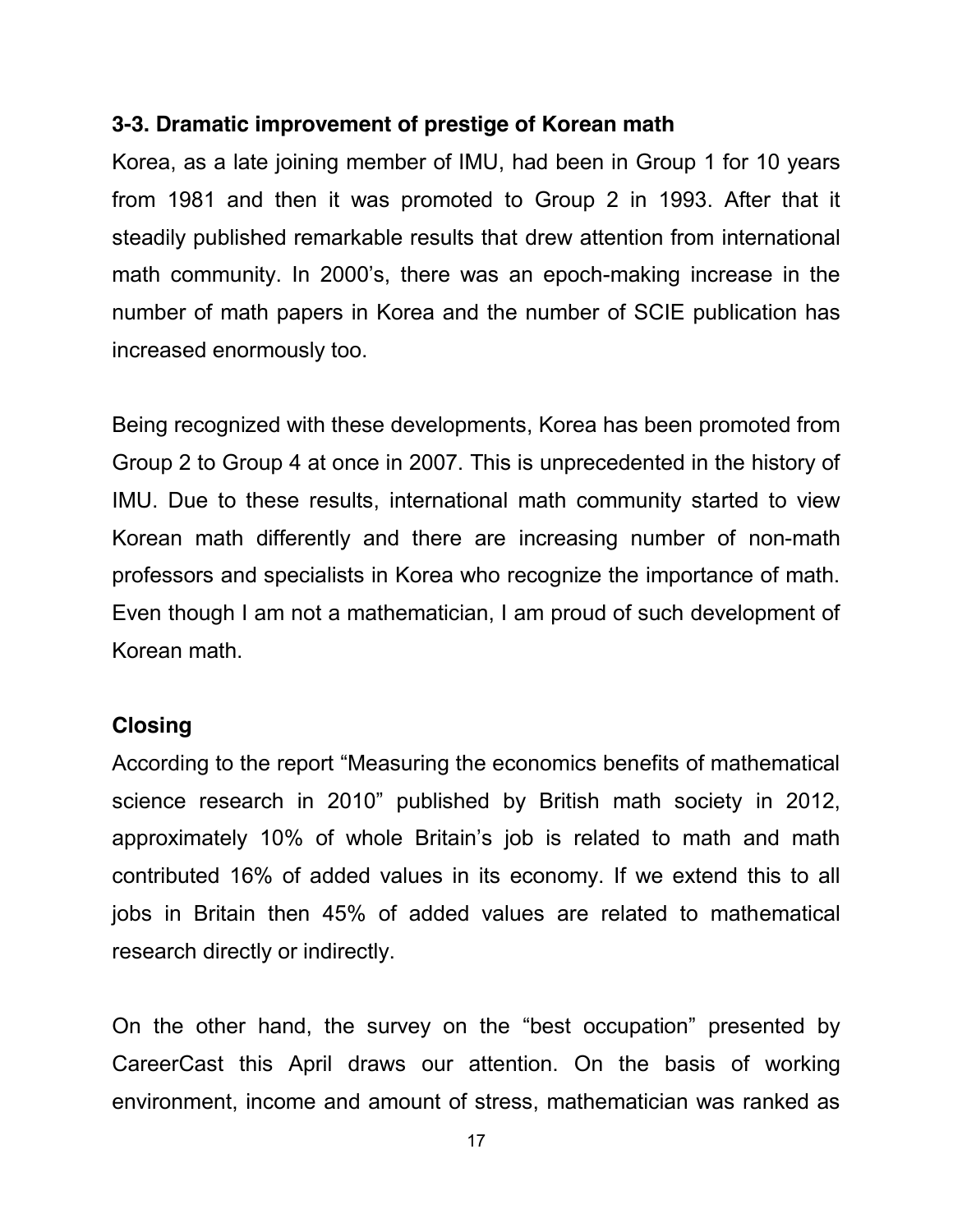the best job. Besides mathematician, statistician was 3rd, actuary was 4th and software engineer was 7th and computer system analyst was 8th. That more than half of the top 10 American occupations were math related ones shows that mathematician is indeed the best job. The current impact of math on society and occupation is incommensurable with that in 20th century.

Fundamental basis of science and technology is mathematics. In many processes of making semiconductor, especially in the process of design, math is necessary. The core of automatic control in electrical engineering is math. It was also based on math ability of electrical engineers at ETRI of Korea which first commercialized CDMA which was patented by Qualcomm. The fast development of IT and financial engineering in Korea was indebted to Korean mathematicians who have led research in cryptography, certification and digital security.

In the creative economy of 21st century, people with the ability of learning new knowledge are more needed than a person of encyclopedic knowledge are. Math education serves for this purpose. Mathematicians pose important new problems for the future that will be the source of creative economy. As the industry goes forward to cutting edge technology, math is needed more and the contribution of mathematicians will increase accordingly.